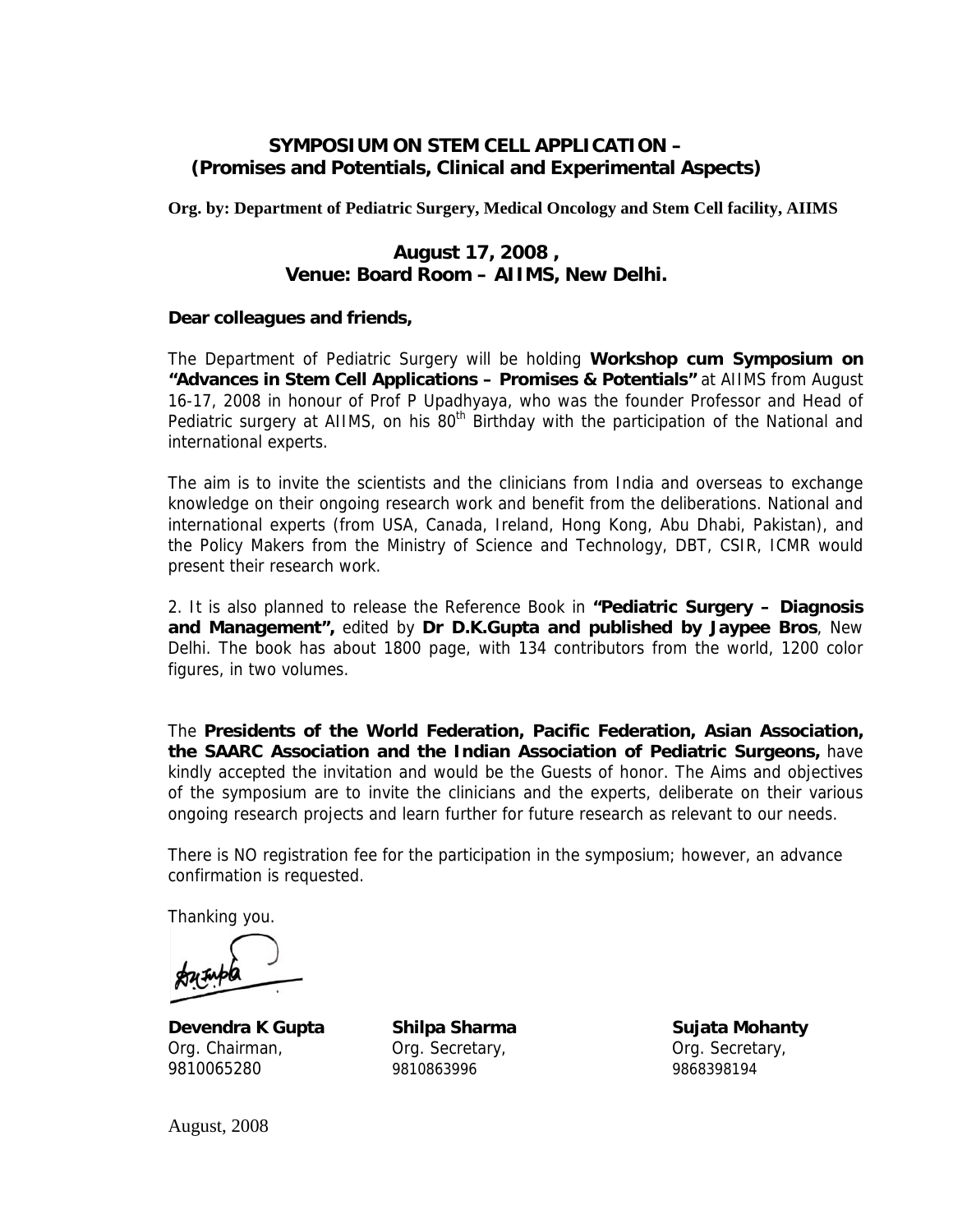#### **Symposium on Stem Cell Application (Promises and Potentials, Clinical and Experimental Aspects)**

# (In Honor of Prof P Upadhyaya, Former Professor and Head, on his 80<sup>th</sup> Birthday)

# **Release of the BOOK – Pediatric Surgery – Diagnosis and Management**

#### **August 17, 2008 , Venue: Board Room - AIIMS, New Delhi**

#### **Scientific Program**

|                                                                                                      | Registration:<br>Inauguration of symposium and Release of Book in Pediatric Surgery - | 8.0 am - 9.0 am<br>$9.0$ AM $-$ 9.30 am                                         |
|------------------------------------------------------------------------------------------------------|---------------------------------------------------------------------------------------|---------------------------------------------------------------------------------|
| 1.                                                                                                   | Introduction - Stem Cell Application in regenerative Medicine                         | D.K.Gupta, AIIMS                                                                |
| 2.                                                                                                   | <b>Key Note Address:</b><br>Academic Paediatric Surgery - A Personal Perspective      | Prem Puri - President, World Federation<br>of Association of Pediatric surgeons |
|                                                                                                      | Chairpersons: Prem Puri, Paul Tam, DK Gupta, Anirudh Shah                             |                                                                                 |
| 3.                                                                                                   | Stem cells - Promises and Potential -                                                 | Sujata Mohanty, AIIMS                                                           |
| 4.                                                                                                   | Thrust to Stem cell research - A National scenario                                    | Alka Sharma, DBT, Govt of India                                                 |
| 5.                                                                                                   | Guidelines for stem cell research, including Stem cell Banking                        | V Muthuswamy, ICMR,                                                             |
| 6.                                                                                                   | Ethical issues related to Stem Cell Research                                          | T Ganesan, Kochi                                                                |
|                                                                                                      | Chairpersons: S Chooramani Gopal, Talal Almalki, MV Padma                             |                                                                                 |
| 7.                                                                                                   | Embryonic Stem Cell differentiation into Neurones                                     | Dr Shyamala Mani, NBRC                                                          |
| 8.                                                                                                   | Targeting tumor stem cells in their hypoxic niche                                     | Bikul Das, Toronto                                                              |
| 9.                                                                                                   | Stem cells and regenerative Medicine                                                  | Paul Tam, Hongkong                                                              |
| 10.                                                                                                  | Cancer Stem cells                                                                     | T S Ganesan, Kochi                                                              |
|                                                                                                      | Lunch (1-2 pm)                                                                        |                                                                                 |
|                                                                                                      | Chairpersons: NK Ganguly, T Ganesan, V Bhatnagar, Sujata Mohanty                      |                                                                                 |
| 11.                                                                                                  | Embryonic stem cell to cancer stem cell: molecular signaling of stemness              | Bikul Das, Toronto                                                              |
| 12.                                                                                                  | Stem cells in Hepatic fibrosis - Pilot study in biliary atresia                       | D K Gupta                                                                       |
| 13.                                                                                                  | Personalized Medicine.                                                                | Paul Tam, Hongkong                                                              |
| 14.                                                                                                  | Stem cells in stroke                                                                  | MV. Padma, AIIMS                                                                |
|                                                                                                      | Chairpersons: Lalit Kumar, Shyamala Mani, , M Bajpai, Radhika Tandon,                 |                                                                                 |
| 15.                                                                                                  | Clinical application of stem cells in spina Bifida                                    | Shilpa Sharma, AIIMS                                                            |
| 16.                                                                                                  | Study of stem cells in Rat model of Biliary atresia                                   | Shilpa Sharma, AIIMS                                                            |
| 17.                                                                                                  | Myocardial regeneration after stem cell use                                           | O P Tucker, Hyderabad                                                           |
| 18.                                                                                                  | Stem cell application in retinal degeneration                                         | Rajpal, RPC, AIIMS                                                              |
|                                                                                                      | Tea                                                                                   |                                                                                 |
|                                                                                                      | Chairpersons: V Ravikumar, Iftikar Jan, G Ionescu,                                    |                                                                                 |
| 19.                                                                                                  | Renal regeneration with the use of Autologus stem cells                               | Shilpa Sharma, AIIMS                                                            |
| 20.                                                                                                  | Stem cells in Lymphomas - AIIMS Experience                                            | Lalit Kumar, IRCH, AIIMS                                                        |
| 21.                                                                                                  | Developing the stem cell facility                                                     | S Chooramani Gopal, Lucknow                                                     |
| Panel Discussion : Panelists: Bikul Das, Paul Tam, Lalit Kumar, Geeta Jotwani<br>Moderator: DK Gupta |                                                                                       |                                                                                 |
|                                                                                                      | <b>Valedictory function</b>                                                           |                                                                                 |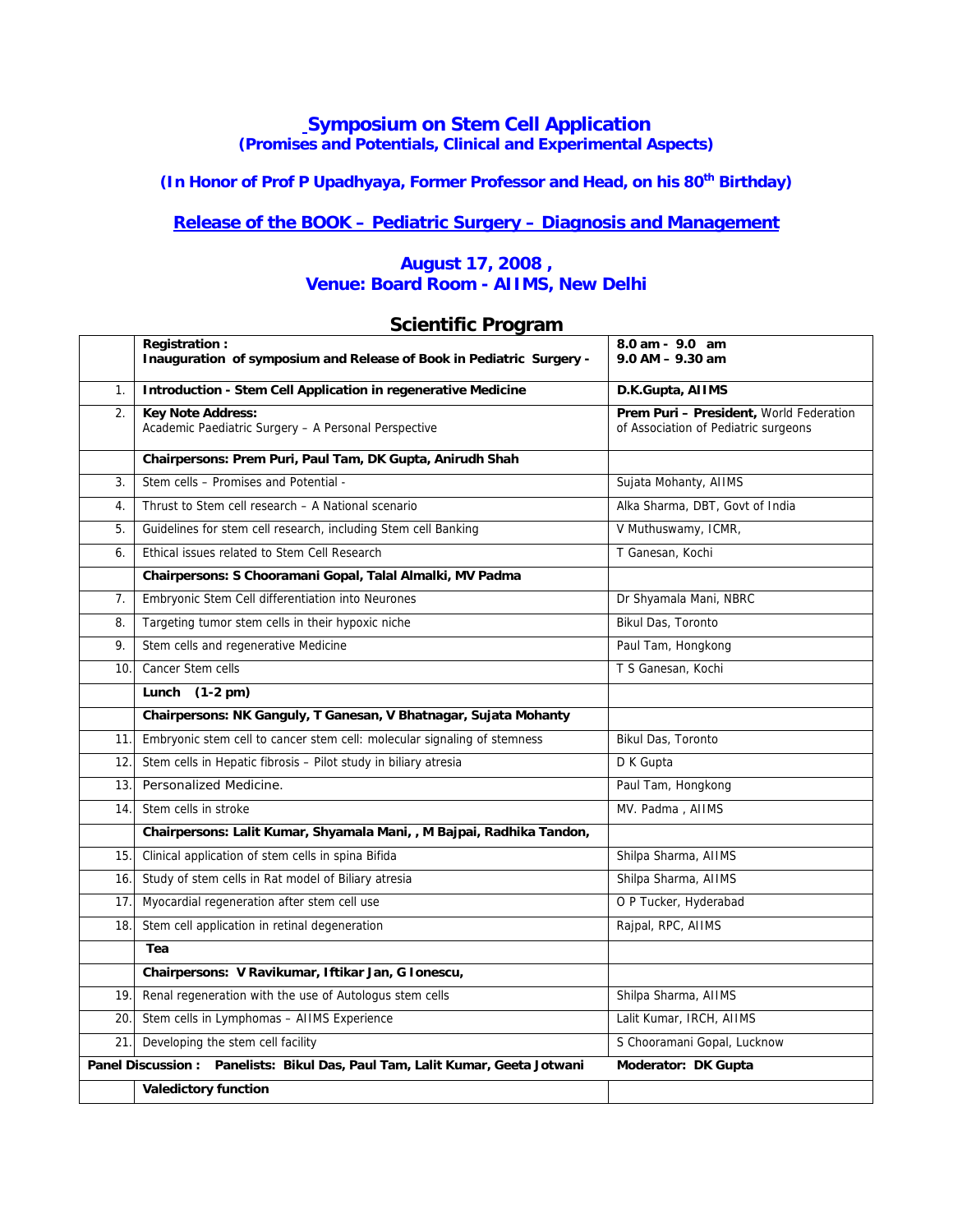#### **SYMPOSIUM ON STEM CELL APPLICATION –**

(Promises and Potentials, Clinical and Experimental Aspects)

August 17, 2008 , Board Room – AIIMS, New Delhi.

The Department of Pediatric Surgery at the All India Institute of Medical sciences would be holding the **Symposium on Stem Cell Application**-**Promises and Potentials** with the participation of national and International experts in the field to learn from each other on the ongoing research. Stem cell application is a new field with lots of promises to offer.

Stem cell research is a new field with unlimited scope. Stem cells hold the key to replacing cells lost in many diseases that are caused by loss of functioning cells. The unique capability of this cell to form various tissues under definite signals received from the body, makes this cell an object of extensive research. Stem Cells are unspecialized cells, can divide and renew themselves for long periods of time and become specific specialized cell types of the body. Today, scientists are intensively studying the fundamental properties of stem cells, that is determining precisely how stem cells remain unspecialized and self renewing for many years; and identifying the signals that cause stem cells to become specialized cells. Stem cell research has been found beneficial in diseases like Alzheimer's, Parkinson's, Myocardial infarction, Stroke , Spinal cord injuries, Chronic liver cirrhosis, Sickle cell anemia, Leukemia, Non-Hodgkin's lymphoma and some other cancers, Auto-immune diseases, Multiple sclerosis, Diabetes, Chronic heart disease , End-stage kidney disease, Liver failure, Cancer, Baldness, Infertility, Deafness and Diabetes.

Recently there has been lot of interest in the stem cell research finding a solution to the cure of many diseases, including the cancers, spinal injuries, limb ischaemia, myocardial infarction, and parkinsonism and many more. The field requires dedicated team of basic researchers and clinicians to fully understand the cell physiology, modulators, their potentials and scope of applications more so in the diseases where presently there is no cure. The Department of Pediatric Surgery has been conducting experimental work on stem cell on the Rat model of Biliary atresia. The Department has also conducted the pilot study using autologus stem cells in babies with spina bifida and biliary atresia. There have been very few platforms or the meetings where the researchers in the field of stem cell could meet, present their ongoing work and interact with others freely on the subject.